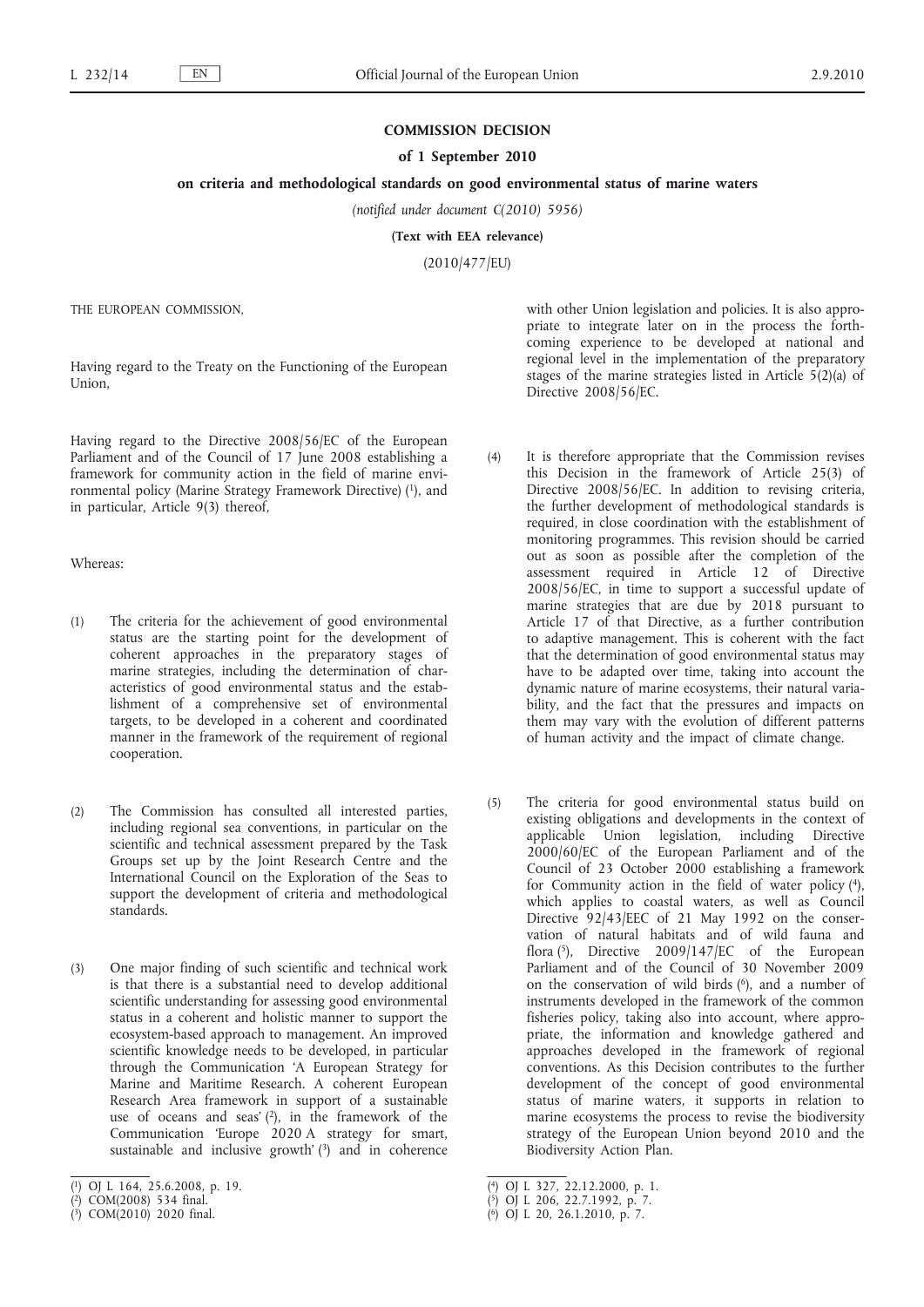- (6) Directive 2008/56/EC, which is the environmental pillar of the Integrated Maritime Policy, requires the application of the ecosystem approach to the management of human activities, covering all sectors having an impact on the marine environment. The Green Paper on the Reform of the Common Fisheries Policy (1) states that the latter must be set up to provide the right instruments to support this ecosystem approach.
- (7) The measures provided for in this Decision are in accordance with the opinion of the Committee established by Article 25(1) of Directive 2008/56/EC,

HAS ADOPTED THIS DECISION:

# *Article 1*

Criteria to be used by the Member States to assess the extent to which good environmental status is being achieved, accompanied with references to applicable methodological standards where available, are set out in the Annex.

*Article 2*

This Decision is addressed to the Member States.

Done at Brussels, 1 September 2010.

*For the Commission* Janez POTOČNIK *Member of the Commission*

<sup>(</sup> 1) COM(2009) 163 final, p. 19.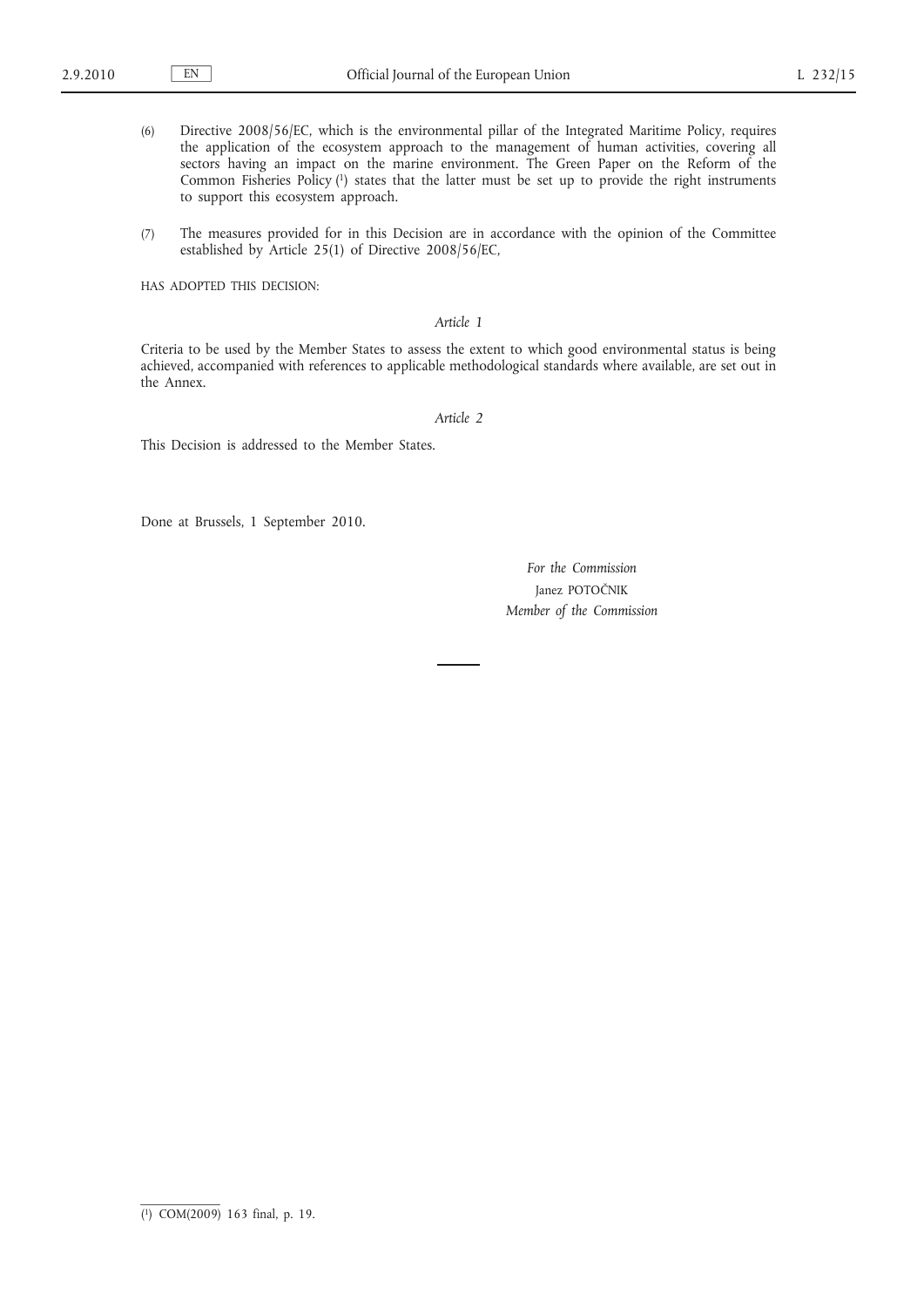## *ANNEX*

### **CRITERIA AND METHODOLOGICAL STANDARDS FOR GOOD ENVIRONMENTAL STATUS**

## PART A

### **General conditions of application of the criteria for good environmental status**

- 1. The criteria for assessing the extent to which good environmental status is being achieved are specified and numbered in Part B in relation to each of the eleven descriptors of good environmental status set out in Annex I to Directive 2008/56/EC. The criteria are accompanied by a list of related indicators to make such criteria operational and allow subsequent progress. In Part B, criteria are accompanied with references to applicable methodological standards where available. For a number of such criteria and related indicators, the need for further development and additional information is identified, to be further addressed in the process for the revision of this Decision (1). This Part specifies the general conditions of application of such criteria and related indicators.
- 2. For most criteria, the assessment and methodologies required need to take into account and, where appropriate, be based on those applicable under existing Community legislation, in particular Directive 2000/60/EC, Directive 2008/105/EC of the European Parliament and of the Council (2), Directive 92/43/EEC, Directive 2009/147/EC and other relevant Union legislation (including under the common fisheries policy, e.g. Council Regulation (EC) No 199/2008 (3)), taking also into account reports of the Task Groups set up by the Joint Research Centre and the International Council on the Exploration of the Seas (4) and, where relevant, the information and knowledge gathered and the approaches developed in the framework of regional sea conventions.
- 3. Good environmental status requires that all relevant human activities are carried out in coherence with the requirement of protecting and preserving the marine environment and the concept of sustainable use of marine goods and services by present and future generations referred to in Article 1 of Directive 2008/56/EC. The application of criteria for good environmental status needs to be carried out keeping in mind the need to target assessment and monitoring and to prioritise action in relation to the importance of impacts and threats to marine ecosystems and its components. However, it is important that assessment considers the main cumulative and synergetic effects of impacts on the marine ecosystem, as mentioned in Article 8(1)(b)(ii) of Directive 2008/56/EC.
- 4. In a number of cases, and in particular taking into account the relation between information needs and the geographical scope of the marine waters concerned, it can be appropriate to apply as a first step some selected criteria and related indicators for an overall screening of the environmental state at a broader scale and only then identify instances and specific areas where, having regard to the importance of impacts and threats in view of the environmental characteristics and/or human pressures, a finer assessment is necessary, involving all relevant indicators related to criteria.
- 5. The temporal and spatial scale of impacts varies considerably depending on the type of pressure and the sensitivity of the ecosystem components affected. Because of their intrinsic characteristics, some criteria and indicators may require applying various timescales for capturing a range of different processes. When the assessment needs to start at a relatively small spatial scale to be ecologically meaningful (for instance because pressures are localised), it could be necessary to scale up assessments at broader scales, such as at the levels of subdivisions, sub-regions and regions.
- 6. A combined assessment of the scale, distribution and intensity of the pressures and the extent, vulnerability and resilience of the different ecosystem components including where possible their mapping, allows the identification of areas where marine ecosystems have or may have been adversely affected. It is also a useful basis to assess the scale of the actual or potential impacts marine ecosystems. This approach, which takes into account risk-based considerations, also supports the selection of the most appropriate indicators related to the criteria for assessment of progress towards good environmental status. It also facilitates the development of specific tools that can support an ecosystem-based approach to the management of human activities required to achieve good environmental status through the identification of the sources of pressures and impacts, including their cumulative and synergetic effects. Such tools include spatial protection measures and measures in the list in Annex VI to Directive 2008/56/EC, notably spatial and temporal distribution controls, such as maritime spatial planning.
- 7. There is a diversity of environmental conditions at sea and of human activities having an impact on it. In particular, diversity exists between regions and even within marine regions, sub-regions and subdivisions. For this reason, the applicability of specific indicators related to the criteria may require considering whether they are ecologically relevant to each situation being assessed.

<sup>(</sup> 1) See recitals 3 and 4.

<sup>(</sup> 2) OJ L 348, 24.12.2008, p. 84.

<sup>(</sup> 3) OJ L 60, 5.3.2008, p. 1.

<sup>(</sup> 4) See recital 2.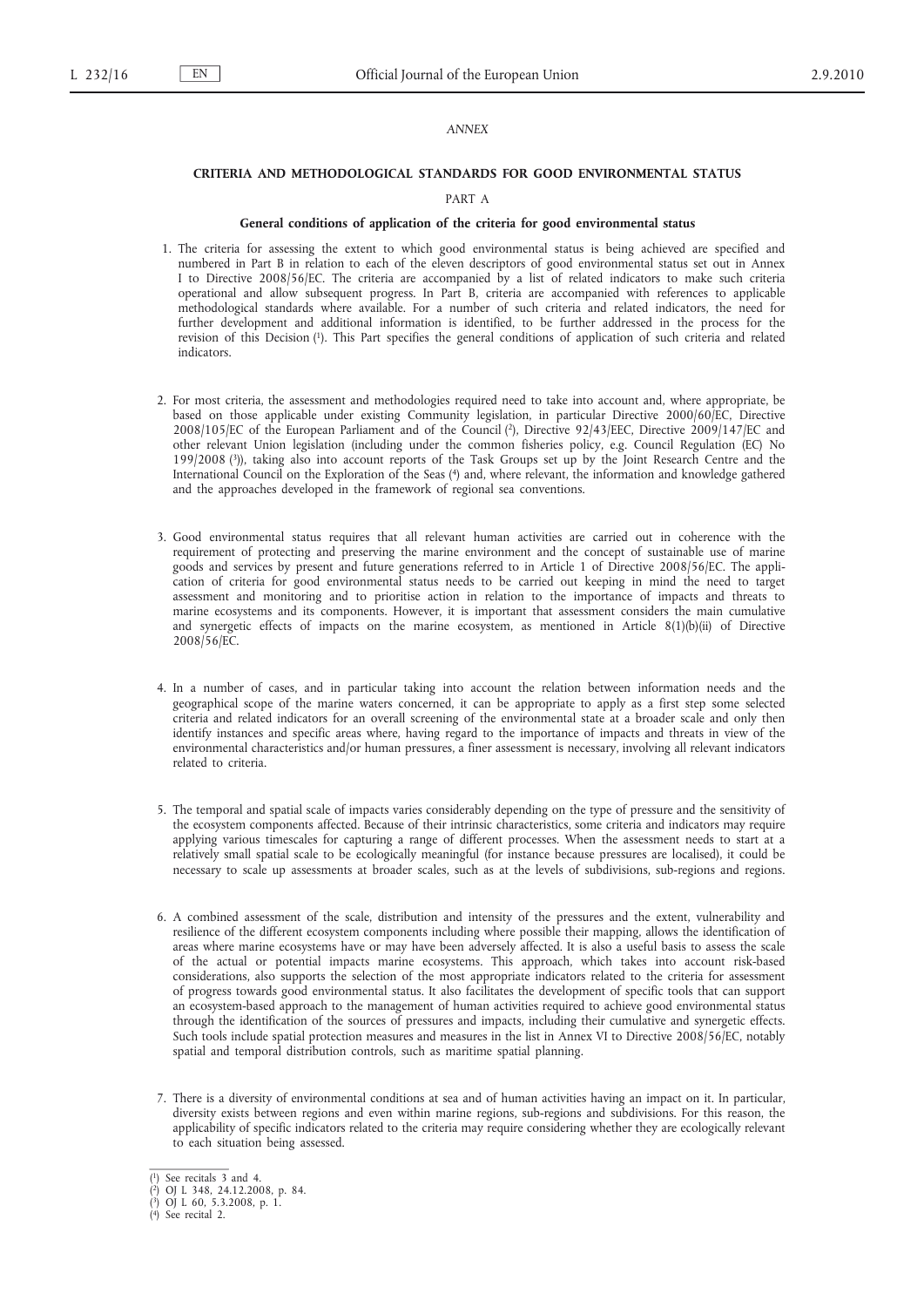- 8. Member States need to consider each of the criteria and related indicators listed in this Annex in order to identify those which are to be used to determine good environmental status. On the basis of the initial assessment, when a Member State considers that it is not appropriate to use one or more of the criteria, it needs to provide the Commission with a justification in the framework of the notification made pursuant to Article 9(2) of Directive 2008/56/EC, when relevant in relation to consistency and comparison between regions and sub-regions. In this context, Member States are subject to the obligation of regional cooperation laid down in Articles 5 and 6 of Directive 2008/56/EC, and in particular to the requirement to ensure that the different elements of the marine strategies are coherent and coordinated across the marine region or sub-region concerned.
- 9. It is important that the application of the criteria takes into account the results of the initial assessment, required under Article 8 and Annex III to Directive 2008/56/EC, and that they are not carried out in isolation. The initial assessment is the main process for identifying the essential features and characteristics as well as the predominant pressures and impacts on the marine environment, subject to its regular updates and to monitoring programmes. This first assessment needs to be finalised by the date specified in Article 5(2) of Directive 2008/56/EC on the basis of the indicative lists of elements contained in Annex III to that Directive and taking account of existing data where available. Consideration needs to be given to the fact that some criteria and related indicators are acknowledged as being still under development during this initial period.
- 10. Progress towards good environmental status is taking place in the context of continuous broader changes in the marine environment. Climate change is already having an impact on the marine environment, including on ecosystem processes and functions. In developing their respective marine strategies, Member States need to specify, where appropriate, any evidence of climate change impacts. Adaptive management on the basis of the ecosystem-based approach includes the regular update of the determination of good environmental status.

## PART B

#### **Criteria for good environmental status relevant to the descriptors of Annex I to Directive 2008/56/EC**

**Descriptor 1:** Biological diversity is maintained. The quality and occurrence of habitats and the distribution and abundance of species are in line with prevailing physiographic, geographic and climate conditions.

Assessment is required at several ecological levels: ecosystems, habitats (including their associated communities, in the sense of biotopes) and species, which are reflected in the structure of this section, taking into account point 2 of Part A. For certain aspects of this descriptor, additional scientific and technical support is required (5). To address the broad scope of the descriptor, it is necessary, having regard to Annex III to Directive 2008/56/EC, to prioritise among biodiversity features at the level of species, habitats and ecosystems. This enables the identification of those biodiversity features and those areas where impacts and threats arise and also supports the identification of appropriate indicators among the selected criteria, adequate to the areas and the features concerned (6). The obligation of regional cooperation contained in Articles 5 and 6 of Directive 2008/56/EC is directly relevant to the process of selection of biodiversity features within regions, sub-regions and subdivisions, including for the establishment, where appropriate, of reference conditions pursuant to Annex IV to Directive 2008/56/EC. Modelling using a geographic information system platform may provide a useful basis for mapping a range of biodiversity features and human activities and their pressures, provided that any errors involved are properly assessed and described when applying the results. This type of data is a prerequisite for ecosystem-based management of human activities and for developing related spatial tools (7).

### *Species level*

For each region, sub-region or subdivision, taking into account the different species and communities (e.g. for phytoplankton and zooplankton) contained in the indicative list in Table 1 of Annex III to Directive 2008/56/EC, it is necessary to draw up a set of relevant species and functional groups, having regard to point 2 of Part A. The three criteria for the assessment of any species are species distribution, population size and population condition. As to the later, there are cases where it also entails an understanding of population health and inter- and intra-specific relationships. It is also necessary to assess separately subspecies and populations where the initial assessment, or new information available, identifies impacts and potential threats to the status of some of them. The assessment of species also requires an integrated understanding of the distribution, extent and condition of their habitats, coherent with the requirements laid down in Directive 92/43/EEC (8) and Directive 2009/147/EC, to make sure that there is a sufficiently large habitat to maintain its population, taking into consideration any threat of deterioration or loss of such habitats. In relation to biodiversity at the level of species, the three criteria for assessing progress towards good environmental status, as well as the indicators related respectively to them, are the following:

<sup>(</sup> 5) See recitals 3 and 4. ( 6) See points 3 to 6 in Part A.

<sup>(</sup> 7) See point 6 in Part A.

 $<sup>(8)</sup>$ </sup> 8) 'Assessment, monitoring and reporting of conservation status — Preparing the 2001-2007 report under Article 17 of the Habitats Directive', 15 March 2005, accepted in the Habitats Committee on 20 April 2005.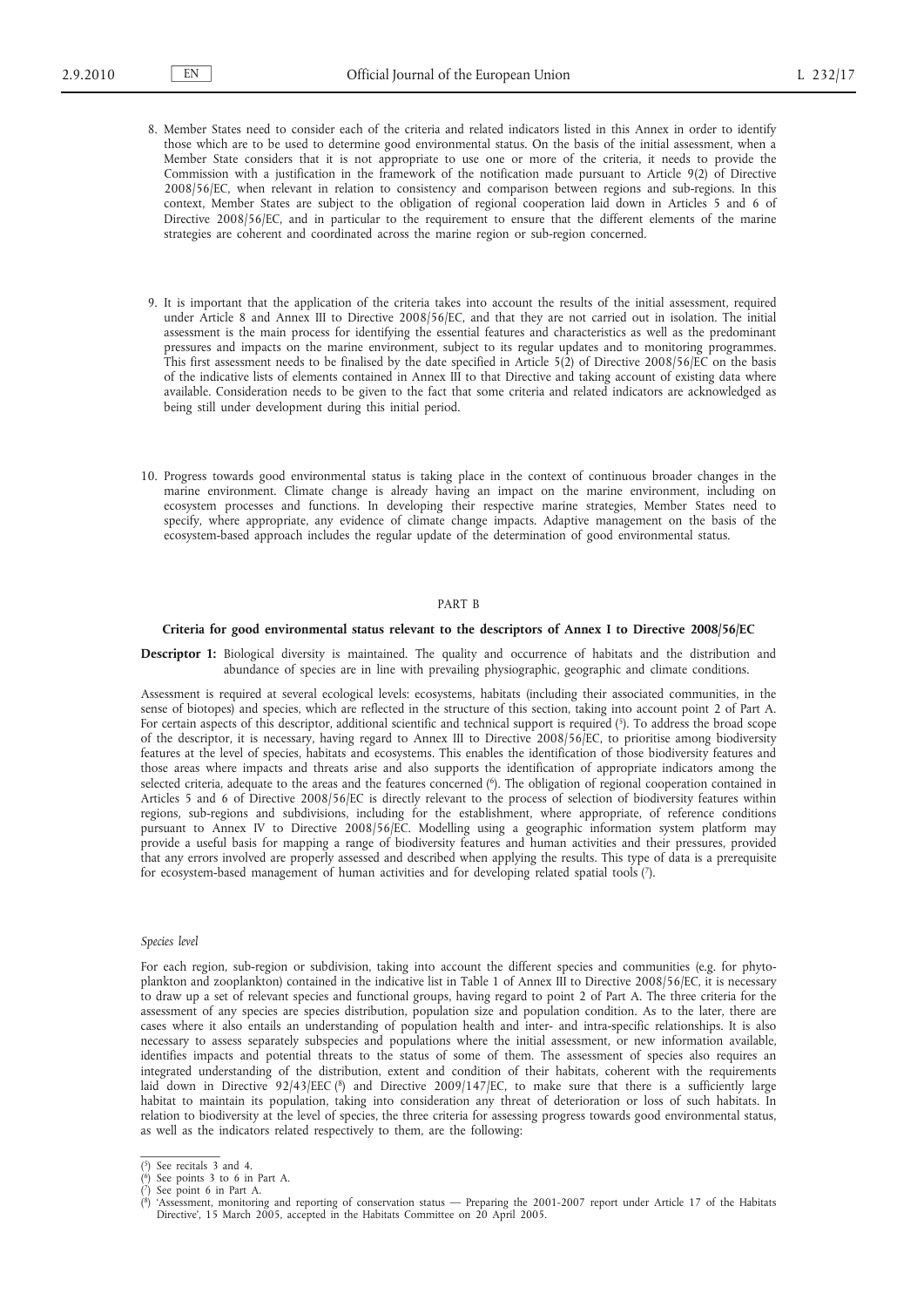- 1.1. Species distribution
	- Distributional range (1.1.1)
	- Distributional pattern within the latter, where appropriate (1.1.2)
	- Area covered by the species (for sessile/benthic species) (1.1.3)
- 1.2. Population size
	- Population abundance and/or biomass, as appropriate (1.2.1)
- 1.3. Population condition
	- Population demographic characteristics (e.g. body size or age class structure, sex ratio, fecundity rates, survival/ mortality rates)  $(1.3.1)$
	- Population genetic structure, where appropriate (1.3.2).

#### *Habitat level*

For the purpose of Directive 2008/56/EC, the term habitat addresses both the abiotic characteristics and the associated biological community, treating both elements together in the sense of the term biotope. A set of habitat types needs to be drawn up for each region, sub-region or subdivision, taking into account the different habitats contained in the indicative list in Table 1 of Annex III and having regard to the instruments mentioned in point 2 of Part A. Such instruments also refer to a number of habitat complexes (which means assessing, where appropriate, the composition, extent and relative proportions of habitats within such complexes) and to functional habitats (such as spawning, breeding and feeding areas and migration routes). Additional efforts for a coherent classification of marine habitats, supported by adequate mapping, are essential for assessment at habitat level, taking also into account variations along the gradient of distance from the coast and depth (e.g. coastal, shelf and deep sea). The three criteria for the assessment of habitats are their distribution, extent and condition (for the latter, in particular the condition of typical species and communities), accompanied with the indicators related respectively to them. The assessment of habitat condition requires an integrated understanding of the status of associated communities and species, coherent with the requirements laid down in Directive 92/43/EEC (9) and Directive 2009/147/EC, including where appropriate an assessment of their functional traits.

- 1.4. Habitat distribution
	- Distributional range (1.4.1)
	- Distributional pattern (1.4.2)

# 1.5. Habitat extent

- Habitat area (1.5.1)
- Habitat volume, where relevant (1.5.2)
- 1.6. Habitat condition
	- Condition of the typical species and communities (1.6.1)
	- Relative abundance and/or biomass, as appropriate (1.6.2)
	- Physical, hydrological and chemical conditions (1.6.3).

## *Ecosystem level*

- 1.7. Ecosystem structure
	- Composition and relative proportions of ecosystem components (habitats and species) (1.7.1).

In addition, the interactions between the structural components of the ecosystem are fundamental for assessing ecosystem processes and functions for the purpose of the overall determination of good environmental status, having regard, inter alia, to Articles 1, 3(5) and 9(1) of Directive 2008/56/EC. Other functional aspects addressed through other descriptors of good environmental status (such as descriptors 4 and 6), as well as connectivity and resilience considerations, are also important for addressing ecosystem processes and functions.

<sup>(</sup> 9) See footnote 8.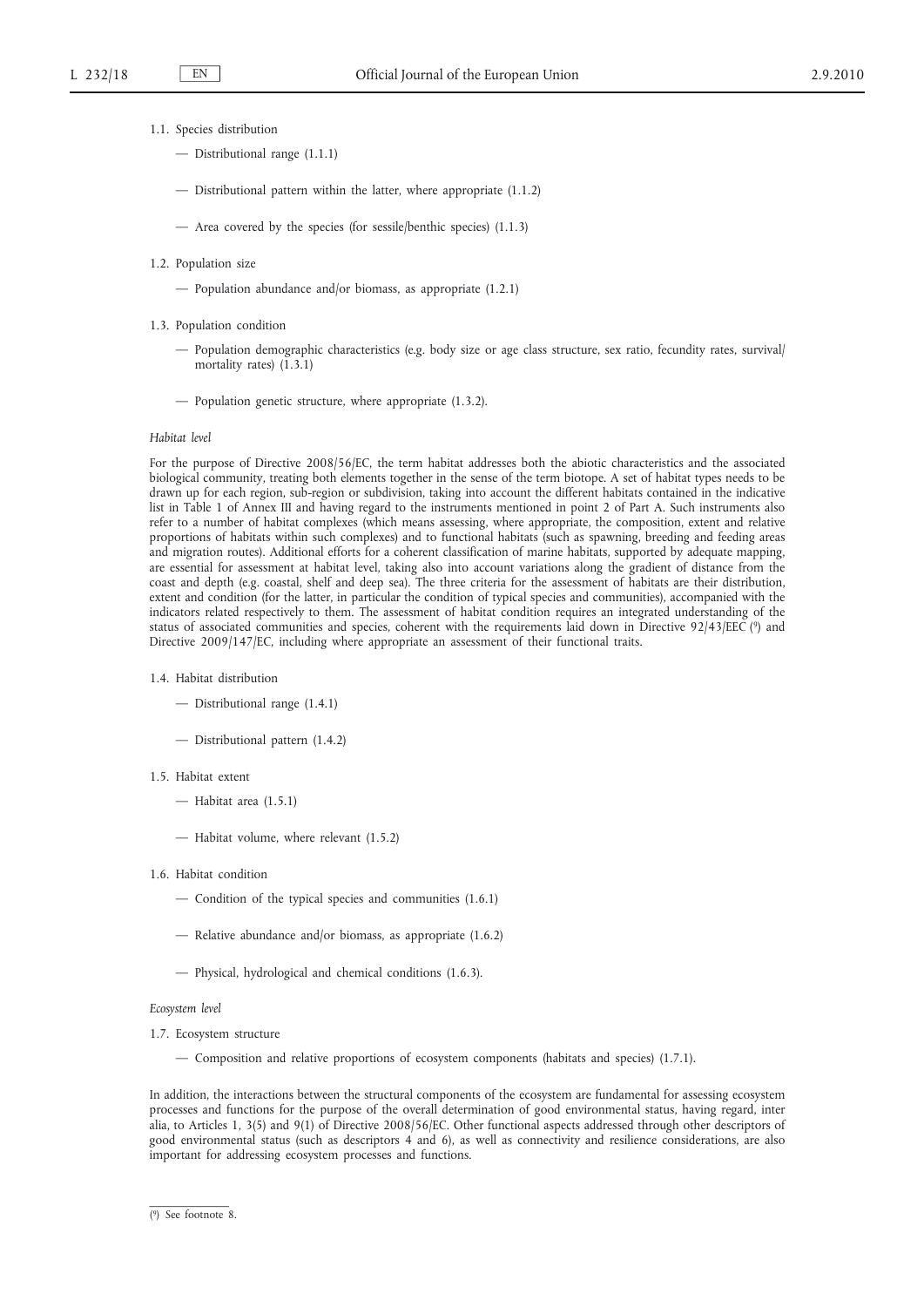## **Descriptor 2:** Non-indigenous species introduced by human activities are at levels that do not adversely alter the ecosystem.

The identification and assessment of pathways and vectors of spreading of non-indigenous species as a result of human activities is a prerequisite to prevent that such species introduced as a result of human activities reach levels that adversely affect the ecosystems and to mitigate any impacts. The initial assessment has to take into account that some introductions due to human activities are already regulated at Union level (<sup>10</sup>) to assess and minimise their possible impact on aquatic ecosystems and that some non-indigenous species have commonly been used in aquaculture for a long time and are already subject to specific permit treatment within the existing Regulations (<sup>11</sup>). There is still only limited knowledge about the effects of the non-indigenous species on the environment. Additional scientific and technical development is required for developing potentially useful indicators (12), especially of impacts of invasive non-indigenous species (such as biopollution indexes), which remain the main concern for achieving good environmental status. The priority in relation to assessment and monitoring (13) relates to state characterisation, which is a prerequisite for assessment of the magnitude of impacts but does not determine in itself the achievement of good environmental status for this descriptor.

- 2.1. Abundance and state characterisation of non-indigenous species, in particular invasive species
	- Trends in abundance, temporal occurrence and spatial distribution in the wild of non-indigenous species, particularly invasive non-indigenous species, notably in risk areas, in relation to the main vectors and pathways of spreading of such species (2.1.1)
- 2.2. Environmental impact of invasive non-indigenous species
	- Ratio between invasive non-indigenous species and native species in some well studied taxonomic groups (e.g. fish, macroalgae, molluscs) that may provide a measure of change in species composition (e.g. further to the displacement of native species) (2.2.1)
	- Impacts of non-indigenous invasive species at the level of species, habitats and ecosystem, where feasible (2.2.2).
- **Descriptor 3:** Populations of all commercially exploited fish and shellfish are within safe biological limits, exhibiting a population age and size distribution that is indicative of a healthy stock.

This section applies for all the stocks covered by Regulation (EC) No 199/2008 (within the geographical scope of Directive 2008/56/EC) and similar obligations under the common fisheries policy. For these and for other stocks, its application depends on the data available (taking the data collection provisions of Regulation (EC) No 199/2008 into account), which will determine the most appropriate indicators to be used. For this descriptor, the three criteria for assessing progress towards good environmental status, as well as the indicators related respectively to them, are the following.

3.1. Level of pressure of the fishing activity

*Primary indicator*. The primary indicator for the level of pressure of the fishing activity is the following:

— Fishing mortality (F) (3.1.1).

Achieving or maintaining good environmental status requires that F values are equal to or lower than  $F_{MSV}$ , the level capable of producing Maximum Sustainable Yield (MSY). This means that in mixed fisheries and where ecosystem interactions are important, long term management plans may result in exploiting some stocks more lightly than at  $F_{MSY}$  levels in order not to prejudice the exploitation at  $F_{MSY}$  of other species (14).

F is estimated from appropriate analytical assessments based on the analysis of catch (to be taken as all removals from the stock, including discards and unaccounted catch) at age or at length and ancillary information. Where the knowledge of the population dynamics of the stock do not allow to carry out simulations, scientific judgement of F values associated to the yield-per-recruit curve (Y/R), combined with other information on the historical performance of the fishery or on the population dynamics of similar stocks, can be used.

<sup>&</sup>lt;sup>{10}</sup> Council Regulation (EC) No 708/2007 of 11 June 2007 concerning use of alien and locally absent species in aquaculture (OJ L 168, 28.6.2007, p. 1). ( 11) See Annex IV to Regulation (EC) No 708/2007.

<sup>(</sup> 12) See recitals 3 and 4.

 $13)$  See point 9 in Part A.

<sup>(</sup> ( 14) Communication 'Implementing sustainability in EU fisheries through maximum sustainable yield' (COM(2006) 360 final).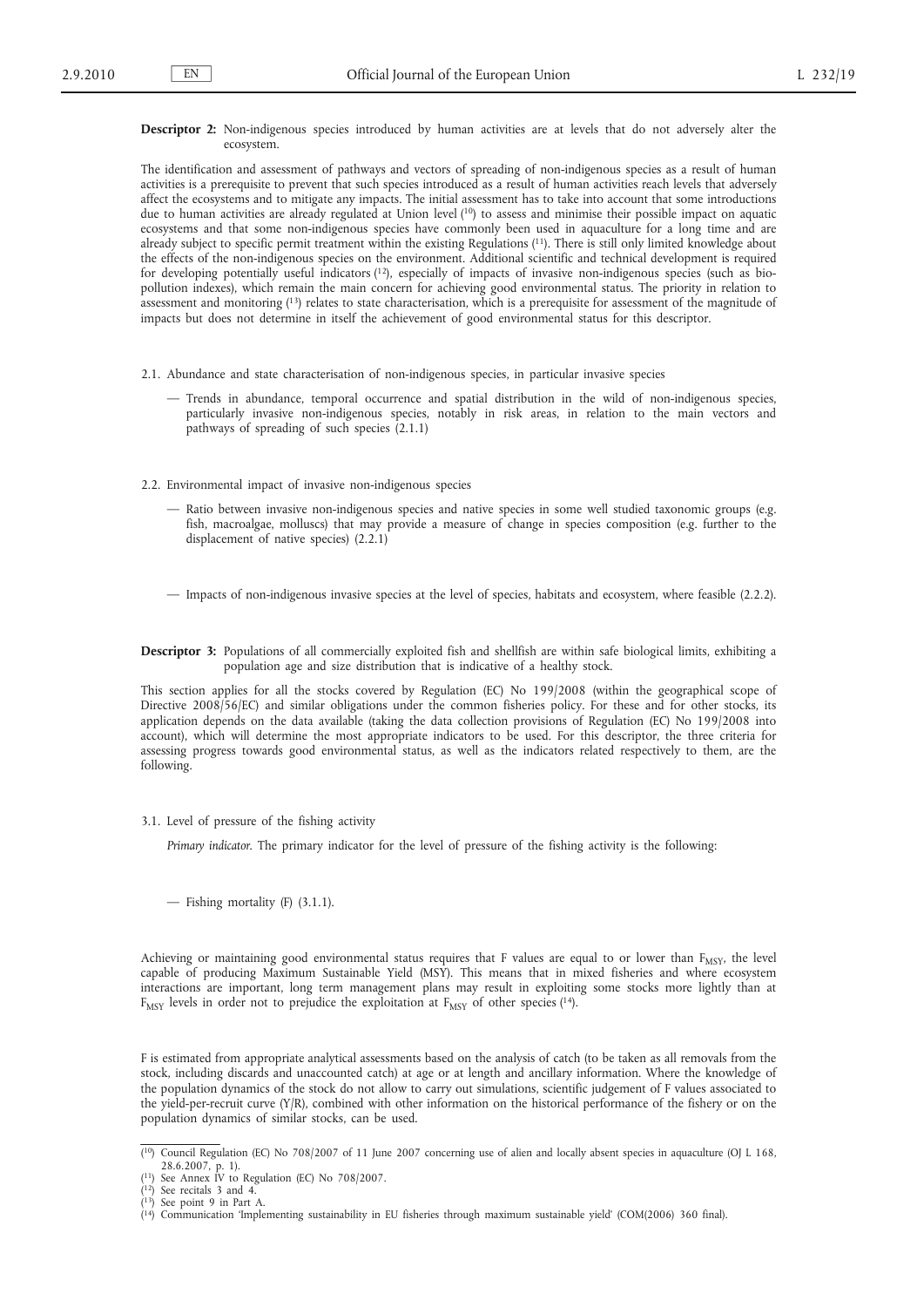*Secondary indicators* (if analytical assessments yielding values for F are not available):

— Ratio between catch and biomass index (hereinafter 'catch/biomass ratio') (3.1.2).

The value for the indicator that reflects F<sub>MSY</sub> needs to be determined by scientific judgement following analysis of the observed historical trends of the indicator combined with other information on the historical performance of the fishery. Where stock production-based assessments are available, the catch/biomass ratio yielding MSY can be taken as indicative reference.

Alternatively to the catch/biomass ratio, secondary indicators may be developed on the basis of any other appropriate proxy for fishing mortality, adequately justified.

3.2. Reproductive capacity of the stock

*Primary indicator*. The primary indicator for the reproductive capacity of the stock is the following:

— Spawning Stock Biomass (SSB) (3.2.1).

This is estimated from appropriate analytical assessments based on the analysis of catch at age or at length and ancillary information.

Where an analytical assessment allows the estimation of SSB, the reference value reflecting full reproductive capacity is  $SSB<sub>MSY</sub>$ , i.e. the spawning stock biomass that would achieve MSY under a fishing mortality equal to  $F<sub>MSY</sub>$ . Any observed SSB value equal to or greater than  $SSB_{MSY}$  is considered to meet this criterion.

Further research is needed to address the fact that a SSB corresponding to MSY may not be achieved for all stocks simultaneously due to possible interactions between them.

Where simulation models do not allow the estimation of a reliable value for  $SSB_{\text{MSY}}$ , then the reference to be used for the purpose of this criterion is SSBpa, which is the minimum SSB value for which there is a high probability that the stock is able to replenish itself under the prevailing exploitation conditions.

*Secondary indicators* (if analytical assessments yielding values for SSB are not available):

— Biomass indices (3.2.2).

It can be used if such indices can be obtained for the fraction of the population that is sexually mature. In such cases, such indices need to be used when scientific judgement is able to determine, through detailed analysis of the historical trends of the indicator combined with other information on the historical performance of the fishery, that there is a high probability that the stock will be able to replenish itself under the prevailing exploitation conditions.

3.3. Population age and size distribution

*Primary indicators*. Healthy stocks are characterised by high proportion of old, large individuals. Indicators based on the relative abundance of large fish include:

- Proportion of fish larger than the mean size of first sexual maturation (3.3.1)
- Mean maximum length across all species found in research vessel surveys (3.3.2)
- 95 % percentile of the fish length distribution observed in research vessel surveys (3.3.3).

*Secondary indicator*:

— Size at first sexual maturation, which may reflect the extent of undesirable genetic effects of exploitation (3.3.4).

For the two sets of indicators (proportion of old fish and size at first sexual maturation), expert judgement is required for determining whether there is a high probability that the intrinsic genetic diversity of the stock will not be undermined. The expert judgement needs to be made following an analysis of the time series available for the indicator, together with any other information on the biology of the species.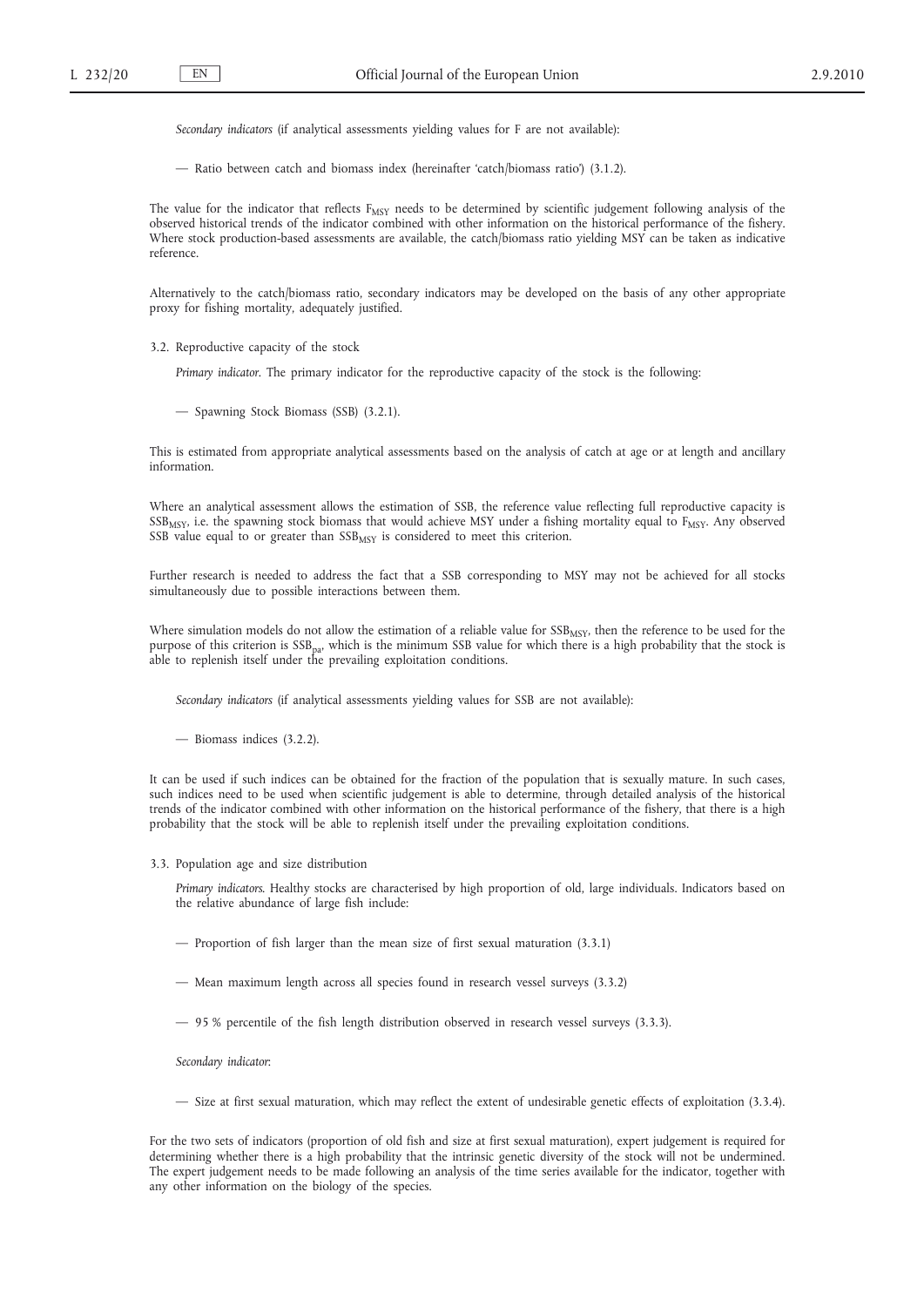**Descriptor 4:** All elements of the marine food webs, to the extent that they are known, occur at normal abundance and diversity and levels capable of ensuring the long-term abundance of the species and the retention of their full reproductive capacity.

This descriptor concerns important functional aspects such as energy flows and the structure of food webs (size and abundance). Additional scientific and technical support is required, at this stage, for the further development of criteria and potentially useful indicators to address the relationships within the food web (15).

4.1. Productivity (production per unit biomass) of key species or trophic groups

To address energy flows in food webs, adequate indicators need to be developed further to assess the performance of the main predator-prey processes, reflecting the long-term viability of components in the part of the food web that they inhabit, based on the experience in some sub-regions in selecting appropriate species (e.g. mammals, seabirds).

- Performance of key predator species using their production per unit biomass (productivity) (4.1.1).
- 4.2. Proportion of selected species at the top of food webs

To address the structure of food webs, size and abundance of components, there is a need to assess the proportion of selected species at the top of food webs. Indicators need to be further developed, based on the experience in some subregions. For large fish, data are available from fish monitoring surveys.

- Large fish (by weight) (4.2.1).
- 4.3. Abundance/distribution of key trophic groups/species
	- Abundance trends of functionally important selected groups/species (4.3.1).

It is necessary to identify changes in population status potentially affecting food web structure. Detailed indicators need to be further specified, taking account of their importance to the food webs, on the basis of suitable groups/species in a region, sub-region or subdivision, including where appropriate:

- groups with fast turnover rates (e.g. phytoplankton, zooplankton, jellyfish, bivalve molluscs, short-living pelagic fish) that will respond quickly to ecosystem change and are useful as early warning indicators,
- groups/species that are targeted by human activities or that are indirectly affected by them (in particular, by-catch and discards),
- habitat-defining groups/species,
- groups/species at the top of the food web,
- long-distance anadromous and catadromous migrating species,
- groups/species that are tightly linked to specific groups/species at another trophic level.

**Descriptor 5:** Human-induced eutrophication is minimised, especially adverse effects thereof, such as losses in biodiversity, ecosystem degradation, harmful algal blooms and oxygen deficiency in bottom waters.

The assessment of eutrophication in marine waters needs to take into account the assessment for coastal and transitional waters under Directive 2000/60/EC (Annex V, 1.2.3 and 1.2.4) and related guidance (16), in a way which ensures comparability, taking also into consideration the information and knowledge gathered and approaches developed in the framework of regional sea conventions. Based on a screening procedure as part of the initial assessment, riskbased considerations may be taken into account to assess eutrophication in an efficient manner (17). The assessment needs to combine information on nutrient levels and on a range of those primary effects and of secondary effects which are ecologically relevant (18), taking into account relevant temporal scales. Considering that the concentration of nutrients is related to nutrient loads from rivers in the catchment area, cooperation with landlocked Member States using established cooperation structures in accordance with the third subparagraph of Article 6(2) of Directive 2008/56/EC is particularly relevant.

<sup>(</sup> 15) See recitals 3 and 4. ( 16) *Guidance Document on the Eutrophication Assessment in the Context of European Water Policies, Document No 23*. European Commission (2009). See <http://circa.europa.eu/Public/irc/env/wfd/library>

<sup>(</sup> 17) See points 3 to 6 in Part A. ( 18) See point 7 in Part A.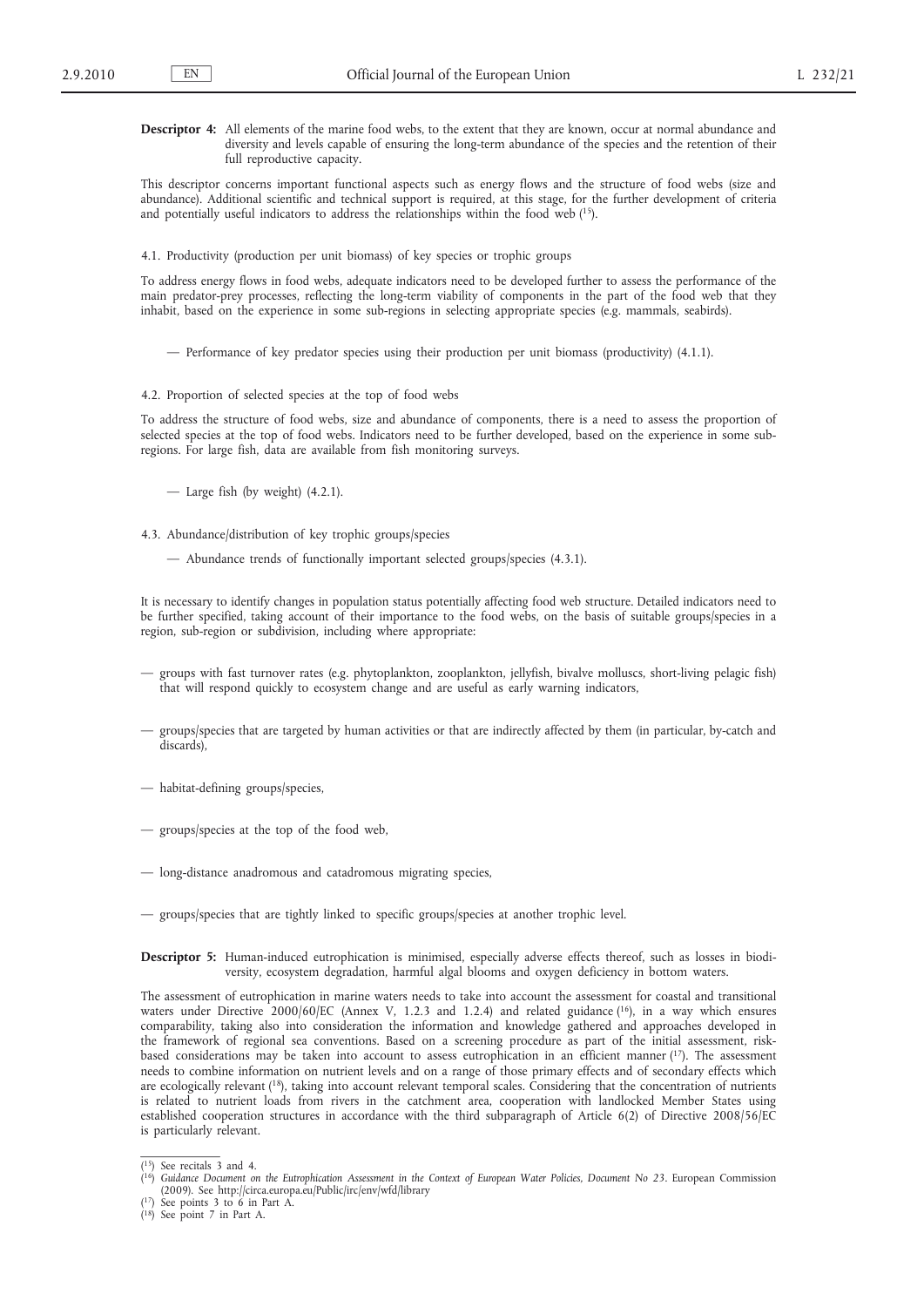- 5.1. Nutrients levels
	- Nutrients concentration in the water column (5.1.1)
	- Nutrient ratios (silica, nitrogen and phosphorus), where appropriate (5.1.2)
- 5.2. Direct effects of nutrient enrichment
	- Chlorophyll concentration in the water column (5.2.1)
	- Water transparency related to increase in suspended algae, where relevant (5.2.2)
	- Abundance of opportunistic macroalgae (5.2.3)
	- Species shift in floristic composition such as diatom to flagellate ratio, benthic to pelagic shifts, as well as bloom events of nuisance/toxic algal blooms (e.g. cyanobacteria) caused by human activities (5.2.4)
- 5.3. Indirect effects of nutrient enrichment
	- Abundance of perennial seaweeds and seagrasses (e.g. fucoids, eelgrass and Neptune grass) adversely impacted by decrease in water transparency (5.3.1)
	- Dissolved oxygen, i.e. changes due to increased organic matter decomposition and size of the area concerned  $(5.3.2)$ .

**Descriptor 6:** Sea-floor integrity is at a level that ensures that the structure and functions of the ecosystems are safeguarded and benthic ecosystems, in particular, are not adversely affected.

The objective is that human pressures on the seabed do not hinder the ecosystem components to retain their natural diversity, productivity and dynamic ecological processes, having regard to ecosystem resilience. The scale of assessment for this descriptor may be particularly challenging because of the patchy nature of the features of some benthic ecosystems and of several human pressures. Assessment and monitoring needs to be carried out further to an initial screening of impacts and threats to biodiversity features and human pressures, as well as an integration of assessment results from smaller to broader scales, covering where appropriate a subdivision, sub-region or region (19).

### 6.1. Physical damage, having regard to substrate characteristics

The main concern for management purposes is the magnitude of impacts of human activities on seafloor substrates structuring the benthic habitats. Among the substrate types, biogenic substrates, which are the most sensitive to physical disturbance, provide a range of functions that support benthic habitats and communities.

- Type, abundance, biomass and areal extent of relevant biogenic substrate (6.1.1)
- Extent of the seabed significantly affected by human activities for the different substrate types (6.1.2).

## 6.2. Condition of benthic community

The characteristics of the benthic community such as species composition, size composition and functional traits provide an important indication of the potential of the ecosystem to function well. Information on the structure and dynamics of communities is obtained, as appropriate, by measuring species diversity, productivity (abundance or biomass), tolerant or sensitive taxa and taxocene dominance and size composition of a community, reflected by the proportion of small and large individuals.

- Presence of particularly sensitive and/or tolerant species (6.2.1)
- Multi-metric indexes assessing benthic community condition and functionality, such as species diversity and richness, proportion of opportunistic to sensitive species (6.2.2)
- Proportion of biomass or number of individuals in the macrobenthos above some specified length/size (6.2.3)
- Parameters describing the characteristics (shape, slope and intercept) of the size spectrum of the benthic community (6.2.4).

**Descriptor 7:** Permanent alteration of hydrographical conditions does not adversely affect marine ecosystems.

<sup>(</sup> 19) See points 3 to 6 in Part A.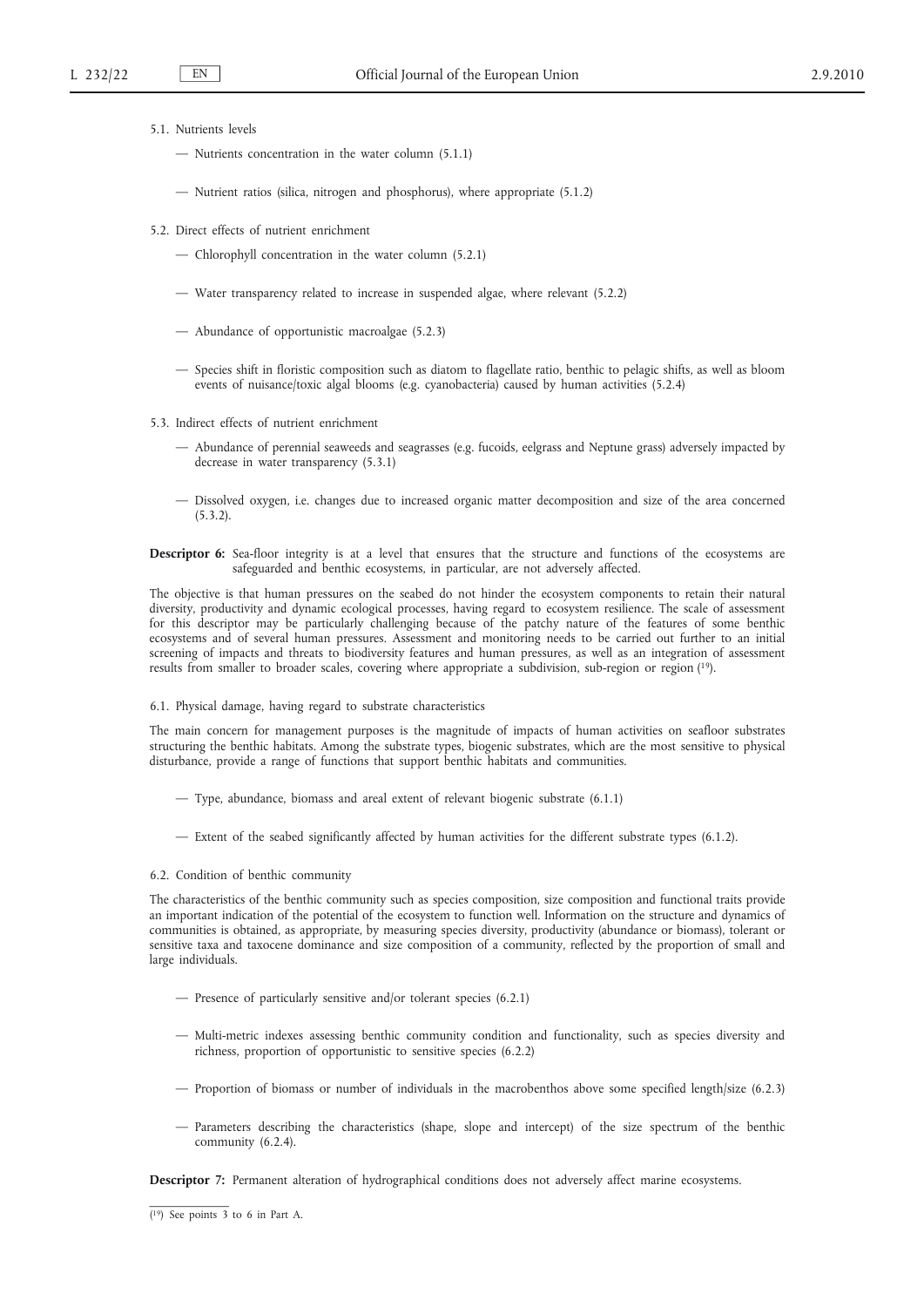Permanent alterations of the hydrographical conditions by human activities may consist for instance of changes in the tidal regime, sediment and freshwater transport, current or wave action, leading to modifications of the physical and chemicals characteristics set out in Table 1 of Annex III to Directive 2008/56/EC. Such changes may be particularly relevant whenever they have the potential to affect marine ecosystems at a broader scale and their assessment may provide an early warning of possible impacts on the ecosystem. For coastal waters, Directive 2000/60/EC sets hydromorphological objectives that need to be addressed through measures in the context of river basin management plans. A case by case approach is necessary to assess the impact of activities. Tools such as environmental impact assessment, strategic environmental assessment and maritime spatial planning may contribute to evaluate and assess the extent and the cumulative aspects of impacts from such activities. It is however important to ensure that any such tools provide for adequate elements to assess potential impacts on the marine environment, including transboundary considerations.

- 7.1. Spatial characterisation of permanent alterations
	- Extent of area affected by permanent alterations (7.1.1)
- 7.2. Impact of permanent hydrographical changes
	- Spatial extent of habitats affected by the permanent alteration (7.2.1)
	- Changes in habitats, in particular the functions provided (e.g. spawning, breeding and feeding areas and migration routes of fish, birds and mammals), due to altered hydrographical conditions (7.2.2).

**Descriptor 8:** Concentrations of contaminants are at levels not giving rise to pollution effects.

The concentration of contaminants in the marine environment and their effects need to be assessed taking into account the impacts and threats to the ecosystem (<sup>20</sup>). Relevant provisions of Directive 2000/60/EC in territorial and/or coastal waters have to be taken into consideration to ensure proper coordination of the implementation of the two legal frameworks, having also regard to the information and knowledge gathered and approaches developed in regional sea conventions. The Member States have to consider the substances or groups of substances, where relevant for the marine environment, that:

- (i) exceed the relevant Environmental Quality Standards set out pursuant to Article 2(35) and Annex V to Directive 2000/60/EC in coastal or territorial waters adjacent to the marine region or sub-region, be it in water, sediment and biota; and/or
- (ii) are listed as priority substances in Annex X to Directive 2000/60/EC and further regulated in Directive 2008/105/EC, which are discharged into the concerned marine region, sub-region or subdivision; and/or
- (iii) are contaminants and their total releases (including losses, discharges or emissions) may entail significant risks to the marine environment from past and present pollution in the marine region, sub-region or subdivision concerned, including as a consequence of acute pollution events following incidents involving for instance hazardous and noxious substances.

Progress towards good environmental status will depend on whether pollution is progressively being phased out, i.e. the presence of contaminants in the marine environment and their biological effects are kept within acceptable limits, so as to ensure that there are no significant impacts on or risk to the marine environment.

# 8.1. Concentration of contaminants

- Concentration of the contaminants mentioned above, measured in the relevant matrix (such as biota, sediment and water) in a way that ensures comparability with the assessments under Directive 2000/60/EC (8.1.1)
- 8.2. Effects of contaminants
	- Levels of pollution effects on the ecosystem components concerned, having regard to the selected biological processes and taxonomic groups where a cause/effect relationship has been established and needs to be monitored (8.2.1)
	- Occurrence, origin (where possible), extent of significant acute pollution events (e.g. slicks from oil and oil products) and their impact on biota physically affected by this pollution (8.2.2).
- **Descriptor 9:** Contaminants in fish and other seafood for human consumption do not exceed levels established by Community legislation or other relevant standards.

<sup>(</sup> 20) See points 3 and 4 in Part A.